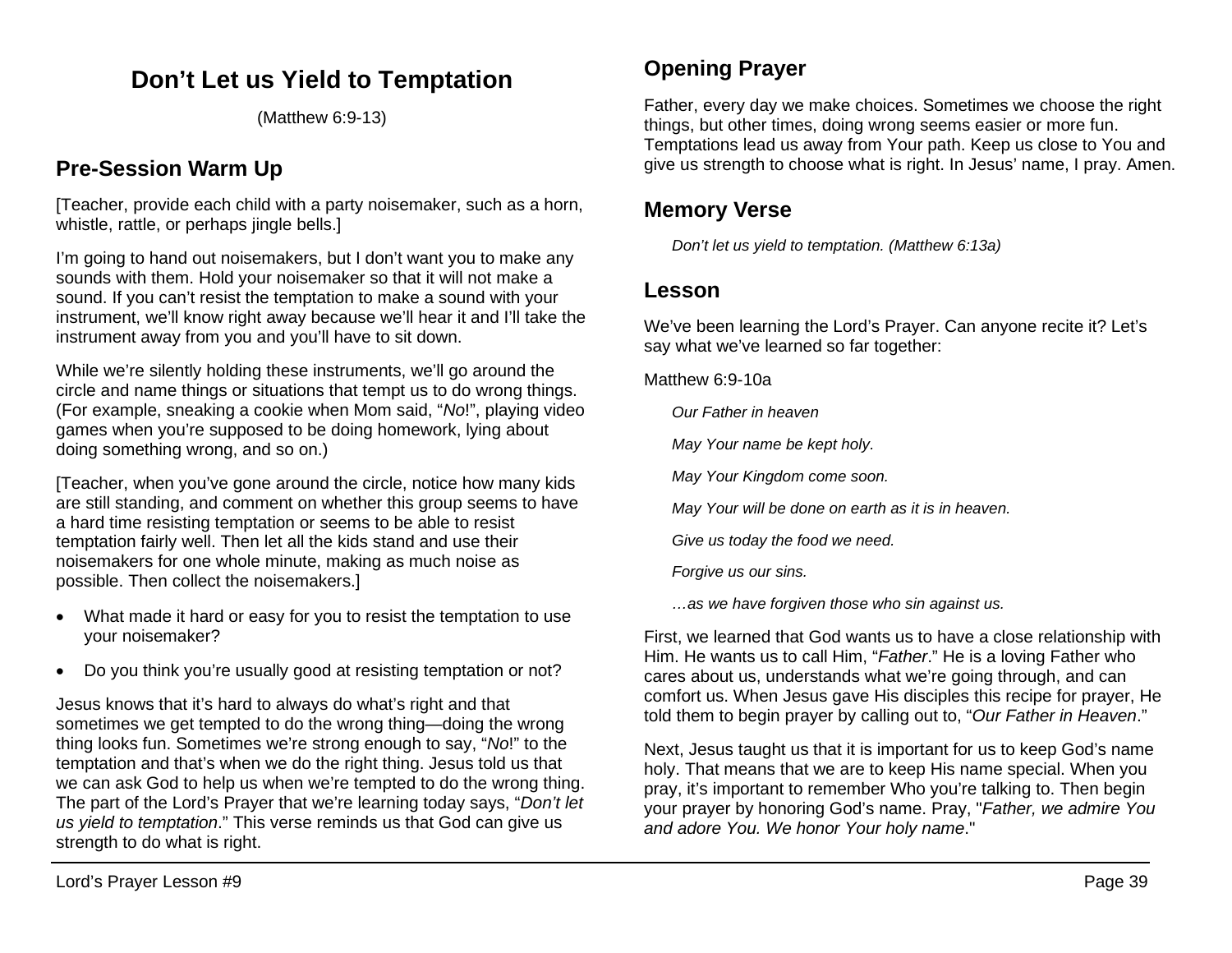Next, we learned that someday Jesus is coming back to Earth. When He gets here He will set up His wonderful kingdom and live among us as our King. That will be an exciting day, indeed! That is a time we should all be longing for — and praying for. It thrills God's heart when we let Him know in prayer that we are eagerly looking forward to that day. Pray, "*May Your Kingdom come soon*."

And while we wait for God to come back and set up His kingdom on Earth, we learned that we should be praying that people would do things God's way here on Earth! Pray, "*Father, while we wait for Your return, help us to do Your will here on earth just as the angels do in heaven*."

After we've asked that God's will be done, we can come to Him and ask Him to provide our basic needs. He is our great Provider! He may not provide all our *wants*, but He knows our everyday *needs* and promises to care for us.

Next, we learned how important it is for us to ask God to forgive us when we sin. Because God is perfect He has to punish all sin. The reason God can forgive us is because Jesus already paid the price, the debt, for our sins when He died on the cross.

Next, we learned that it isn't enough to ask God to forgive us; He expects us to forgive others completely in the same way we want Him to forgive us. If you're having a hard time forgiving someone, remember all the wrongs that God has forgiven you and ask Him to help you.

The next phrase in the prayer is…

Matthew 6:13

*And don't let us yield to temptation.*

Today we're going to learn how important it is for us to resist the temptation to sin.

The word "*yield*" means *to give into*. How many of you have seen a Yield sign along the highway?



It tells drivers to let the incoming traffic into the flow—to give way to the other cars that are trying to merge into the traffic.

What is *temptation*? Temptation is the attraction to do something wrong. When you yield to the temptation to sin, you give in to the desire to think a wrong thought or say a wrong thing or do something that you know is not pleasing to God.

We are tempted to do wrong every day. We are all born with a *want to* to do things our *own* way instead of God's way.

A temptation usually comes as an invitation to do something that you know is against the rules, but it looks easy or fun and you decide to do it even though it's wrong. It may seem like it's worth the risk at the time; but when we make a choice to do a wrong thing it is always disappointing to God.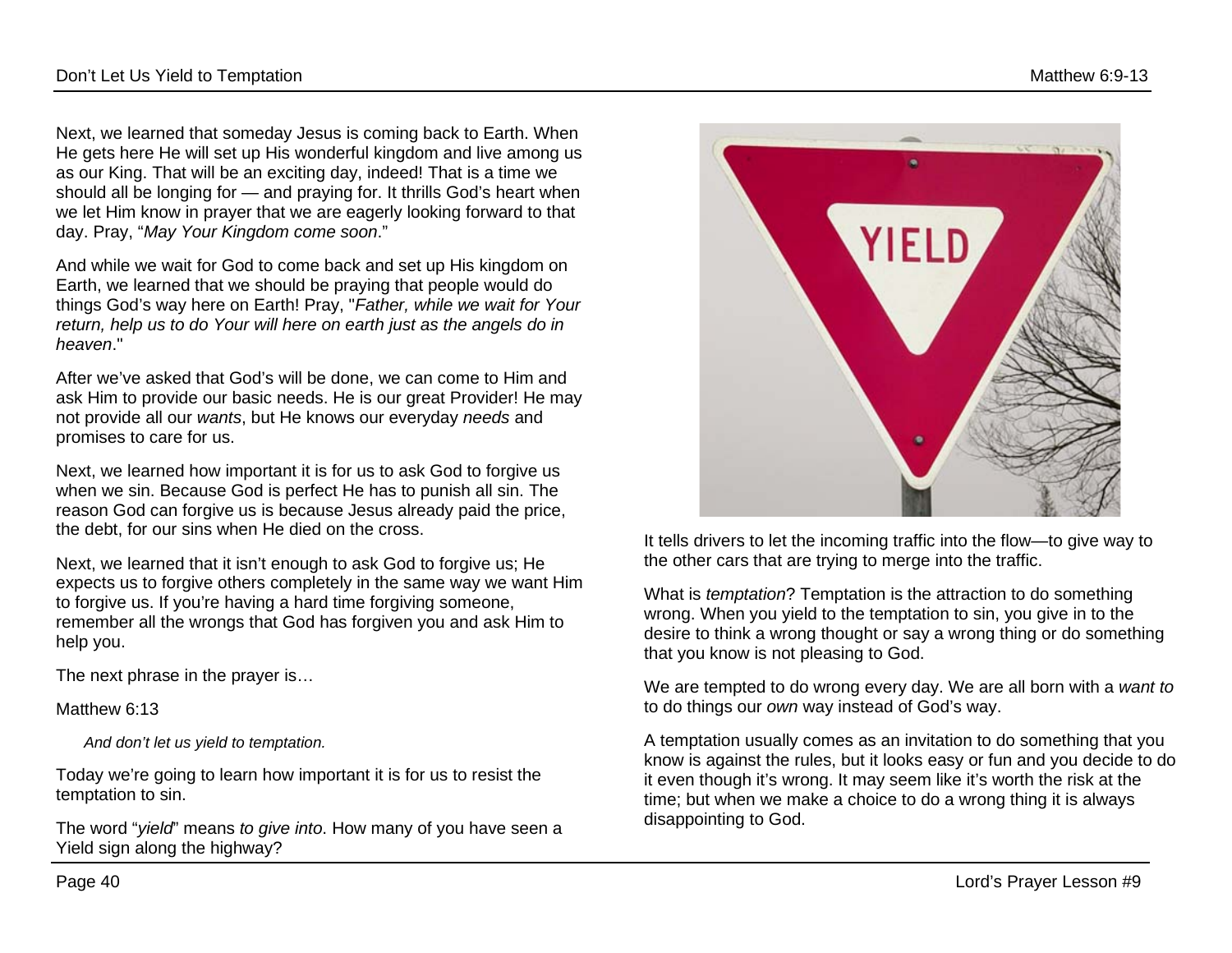Here's what God's word says about temptation:

James 1:12

*God blesses those who patiently endure testing and temptation. Afterward they will receive the crown of life that God has promised to those who love him.* 

Do you know where temptation to do wrong comes from?

#### James 1:13-15

*And remember, when you are being tempted, do not say, "God is tempting me." God is never tempted to do wrong and he never tempts anyone else. (14) Temptation comes from our own desires, which entice us and drag us away. (15) These desires give birth to sinful actions. And when sin is allowed to grow, it gives birth to death.*

This verse tells us that God doesn't tempt us. Temptation to sin comes from our own sinful nature. Temptation to sin can also come from the Devil. He can put those thoughts and ideas into your mind.

#### *The Way Out*

It's important to realize that the temptation to sin is not the sin. It's what you do with the temptation that can be sinful. Let me illustrate this.

[Teacher, make two signs, one that says, "*God*" and another that says, "*Sin*." Choose two children to stand on either side of you to hold these two signs up in front of them.]

If I am looking at God [*turn and face the "God" sign*] and I'm doing what pleases Him, I will not choose to sin.

What's something that might tempt you to look away from God and stop doing right? [Have children call out things that might temp them to do wrong.]

If I think about doing [*one of their ideas*] I start to turn away from God. [*Slowly turn away from the "God" sign and face the children.*]

I am thinking about whether I should do what is right [*face the "God" sign*] or what is wrong [*face the "Sin" sign*.] This middle time where I am thinking of whether to do right or wrong is the time that I am being tempted. So far, I haven't sinned. But, if I decide to do the wrong thing, I *will* sin. [*Turn and put your arm around the child holding the "Sin" sign*.] But, if I decide I don't want to sin and I *want* to obey God [*turn and put your arm around the child holding the "God" sign*] then I made a choice NOT to sin.

It's our own desires that turn us from God and entice us to choose sin. God doesn't tempt us. In fact, God can give us strength so that we don't sin!

1 Corinthians 10:13

*The temptations in your life are no different from what others experience. And God is faithful. He will not allow the temptation to be more than you can stand. When you are tempted he will show you a way out so that you can endure.*

God will provide "*a way out*" for us when we're tempted. That means that when we're tempted to do wrong, there's always that *in between* time when we have a choice to do the right thing – the thing that would please God and bring His name honor.

[Teacher, have children form three groups. Give each group one of the following scenarios. Let them discuss the situations and decide what the temptation is and what the "way out" is for the child in the story.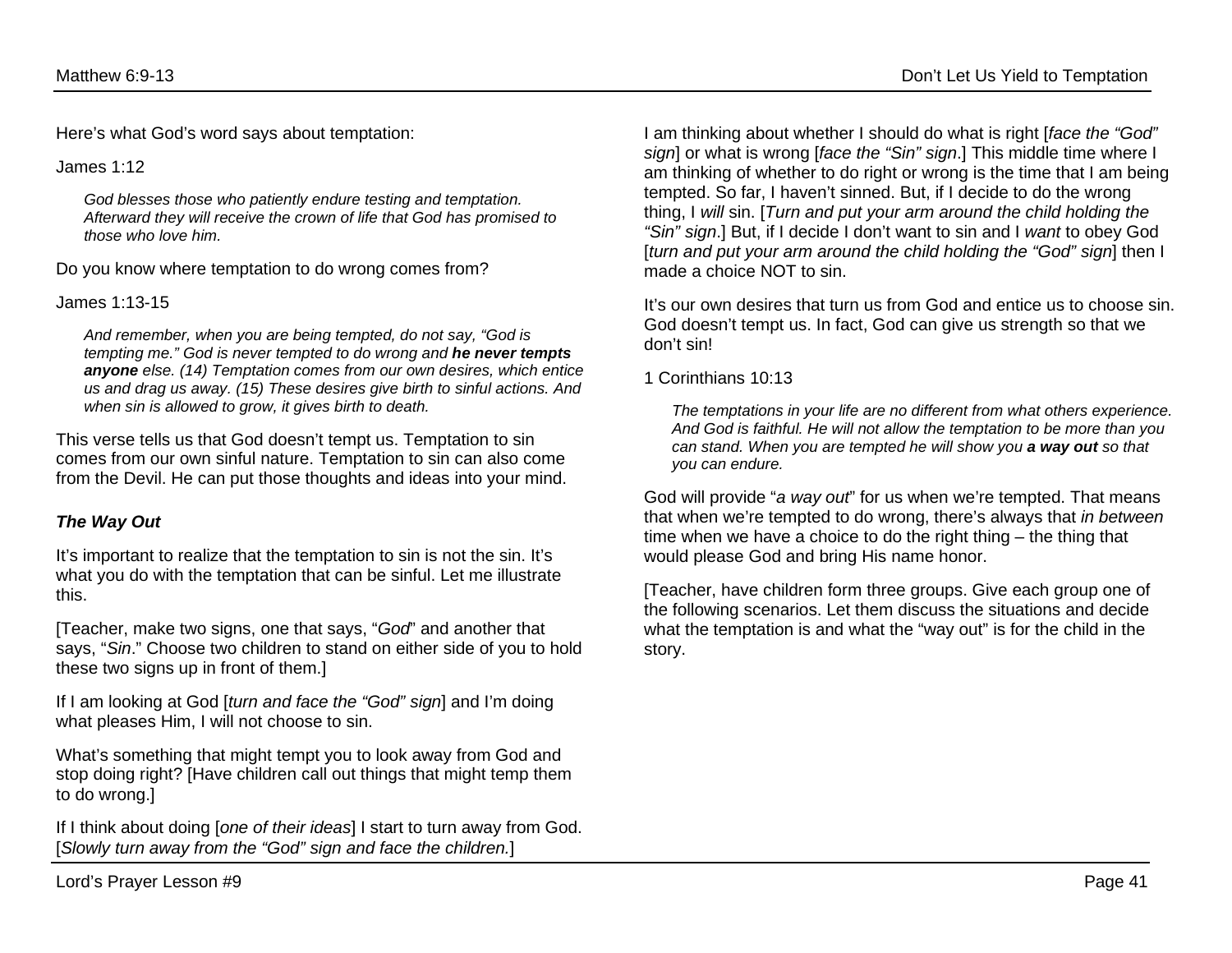#### *Situation 1:*

Chad was excited about spending the night at Zachary's house with some other guys from school. When it got late, Chris suggested they watch a movie. He brought out *Shriek of the Vampire*. Chad's parents didn't want him to watch horror movies. Tyler teased, "*Chad can't watch it. He'd be scared*!" Chad wanted to watch the movie. His parents probably wouldn't find out anyway. But Chad knew it was wrong to disobey them. He wondered to himself, "*What should I do*?"

- What was Chad tempted to do?
- What was Chad's "way out"?

#### *Situation2*

Amanda and Polly always sat together at lunch. Neither one had to worry about sitting alone. Amanda always knew she had a friend, not like Kristen who always sat by herself. Kristen was not popular, and most people thought she was kind of annoying.

One day, while Amanda and Polly were eating, Kristen walked right toward them. Polly said, "*Quick put your book on that empty seat so she won't sit here*."

- What was Amanda tempted to do?
- What was Amanda's "way out"?

#### *Situation 3*

Cameron's parents told him he couldn't play any video games until his homework was done and his room was clean. Cameron did clean his room, but then got tired of working and decided he needed a rest. "*My parents are in the kitchen talking. They won't know if I play just one video game before I start my homework*," he thought.

- What was Cameron tempted to do?
- What was Cameron's "way out"?
- How does knowing God, help us know which actions are right and which are wrong in these situations?
- When can we ask God to give us strength?

Everyone is tempted to sin every day. Did you know that even Jesus faced temptation while he was on earth?

#### Hebrews 4:15-16

*This High Priest of ours understands our weaknesses, for he faced all of the same testing we do, yet he did not sin. (16) So let us come boldly to the throne of our gracious God. There we will receive his mercy, and we will find grace to help us when we need it most.*

Jesus is the "high priest" mentioned in this verse. Although Jesus was tempted, He never gave in to temptation or sinned. Since Jesus understands temptation, we can go to him for help whenever we're tempted.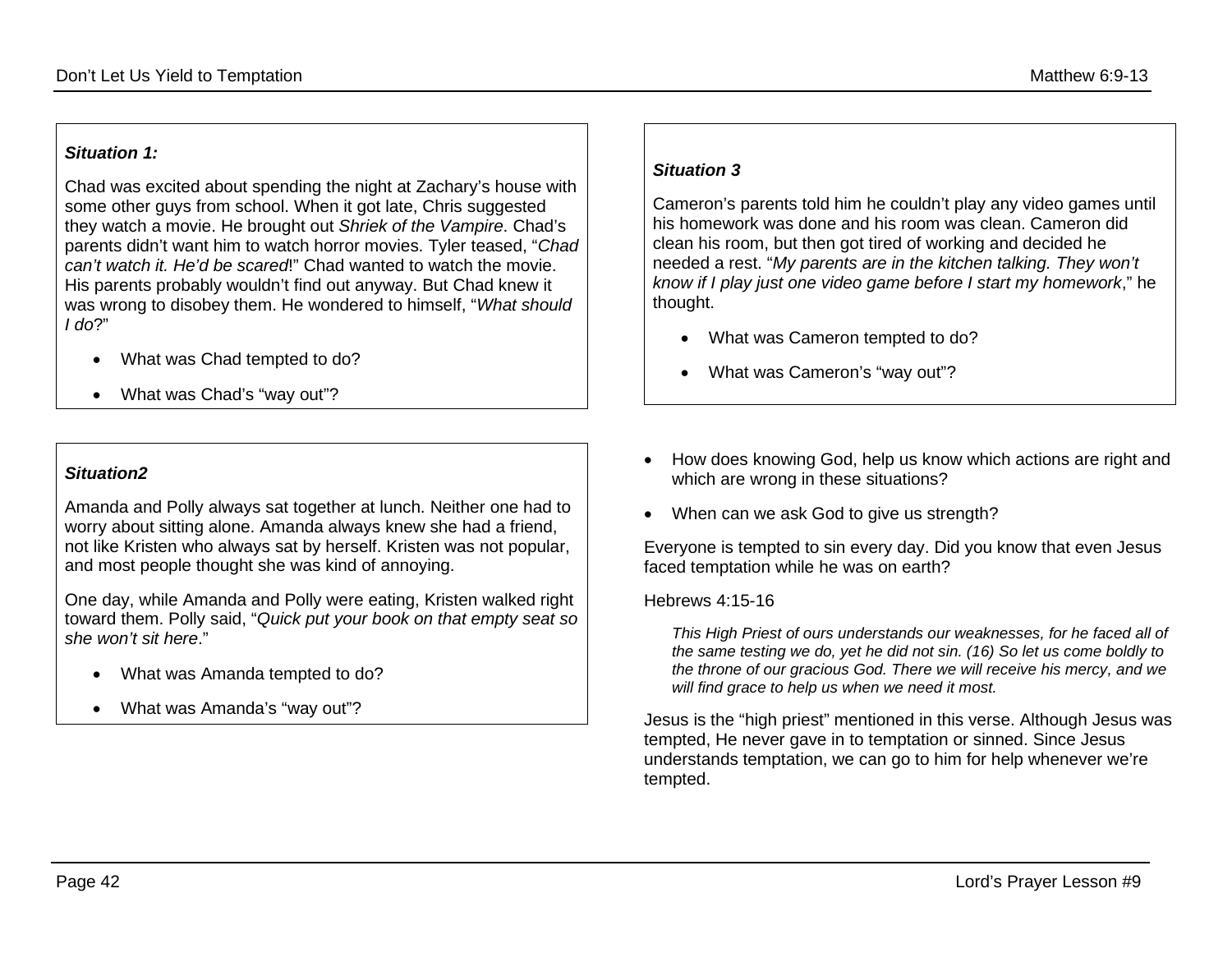#### *Temptation Rap*

[Teacher, write the words to the rap below on a poster, and post it so everyone can see them. Have the kids work together to develop actions to accompany the words.]

> *Sometimes I feel it's only me Who finds it hard as it can be To do the things I know I should, Avoid the wrong and do the good. But others have this trouble, too. And now I know what I should do! When tempted now to go astray, I'll look to God, yes, stop and pray. I'll ask His help to keep me strong And follow His way, all day long.*

**Learning Activities**

**Craft Corner**

**Game Center**

#### *Tackling Temptation*

**Preparation:** Have children choose partners; each game is played by two. Enlarge, then cut out a game board for each set of children; have a different colored set of cards for each child that plays.

**Play**: Shuffle each set of colored cards and place them face down in individual piles, one of each color. The first child draws the top card of his color, reads it aloud, and decides how the action on the card can help overcome one of the temptations on the board. He places the card over that temptation. (Some cards may be appropriate for more than one temptation, so the child may choose which temptation to cover with the card.) Then, the other child draws the top card of his color, and places it over a temptation.

The first child to cover four temptations in a row in any direction wins.

• How can we help each other resist temptation?

## **Closing Prayer**

Father, thank You for promising to provide a way out when we are tempted to do wrong. Help us recognize temptations that pull us away from You and remember You can give us strength to do what's right. In Jesus' name, I pray. Amen.